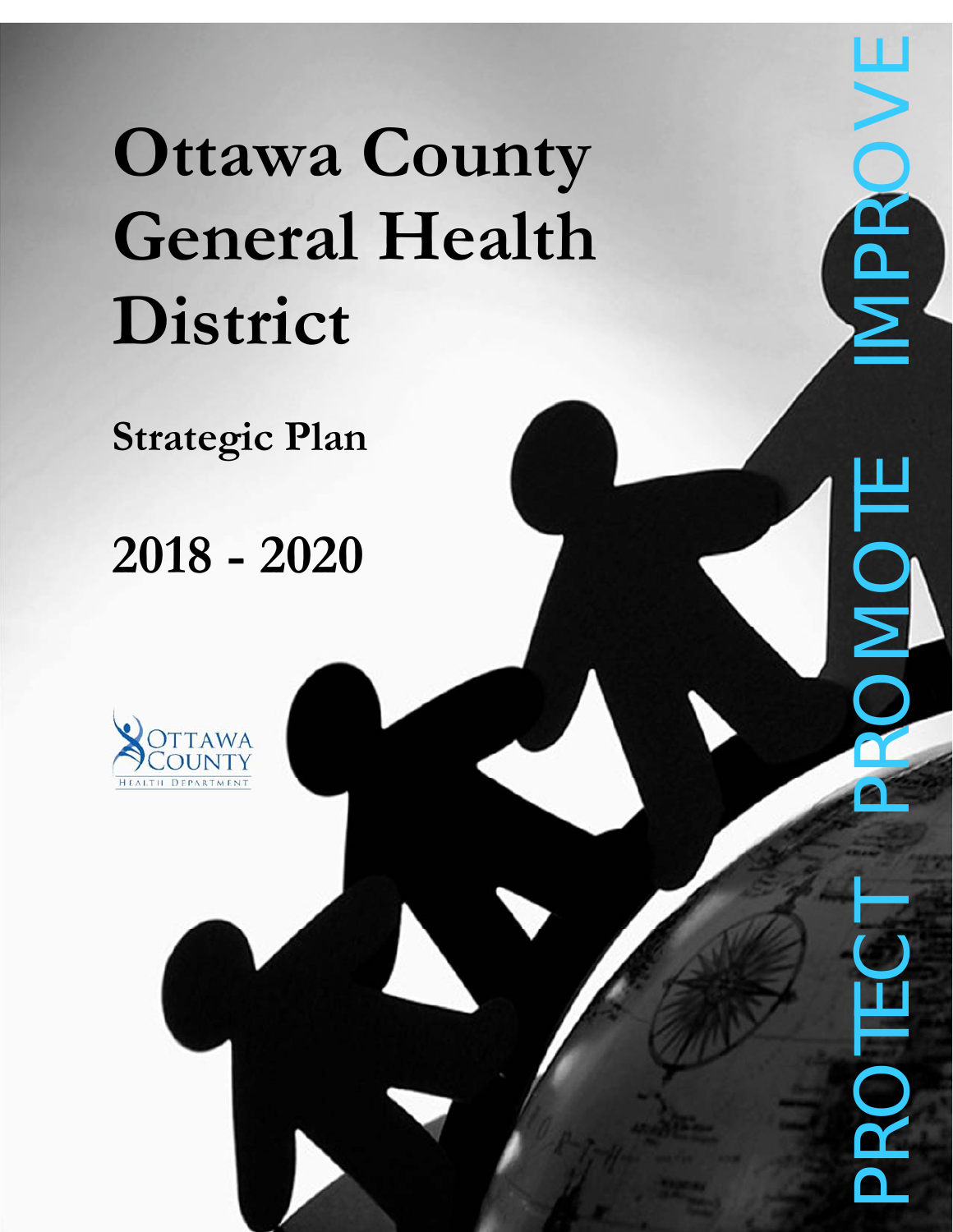# **For Board of Health Review and Approval June 12, 2018**

#### **PLAN MANAGEMENT & REVIEW**

This plan has been approved and adopted by the following individuals:

Vaucy P. Oxborn<br>Health Commissioner Date<br>Board of Health President Date <u>G-12-18</u>

Board of Health President

Ottawa County General Health District Strategic Plan 2018-2020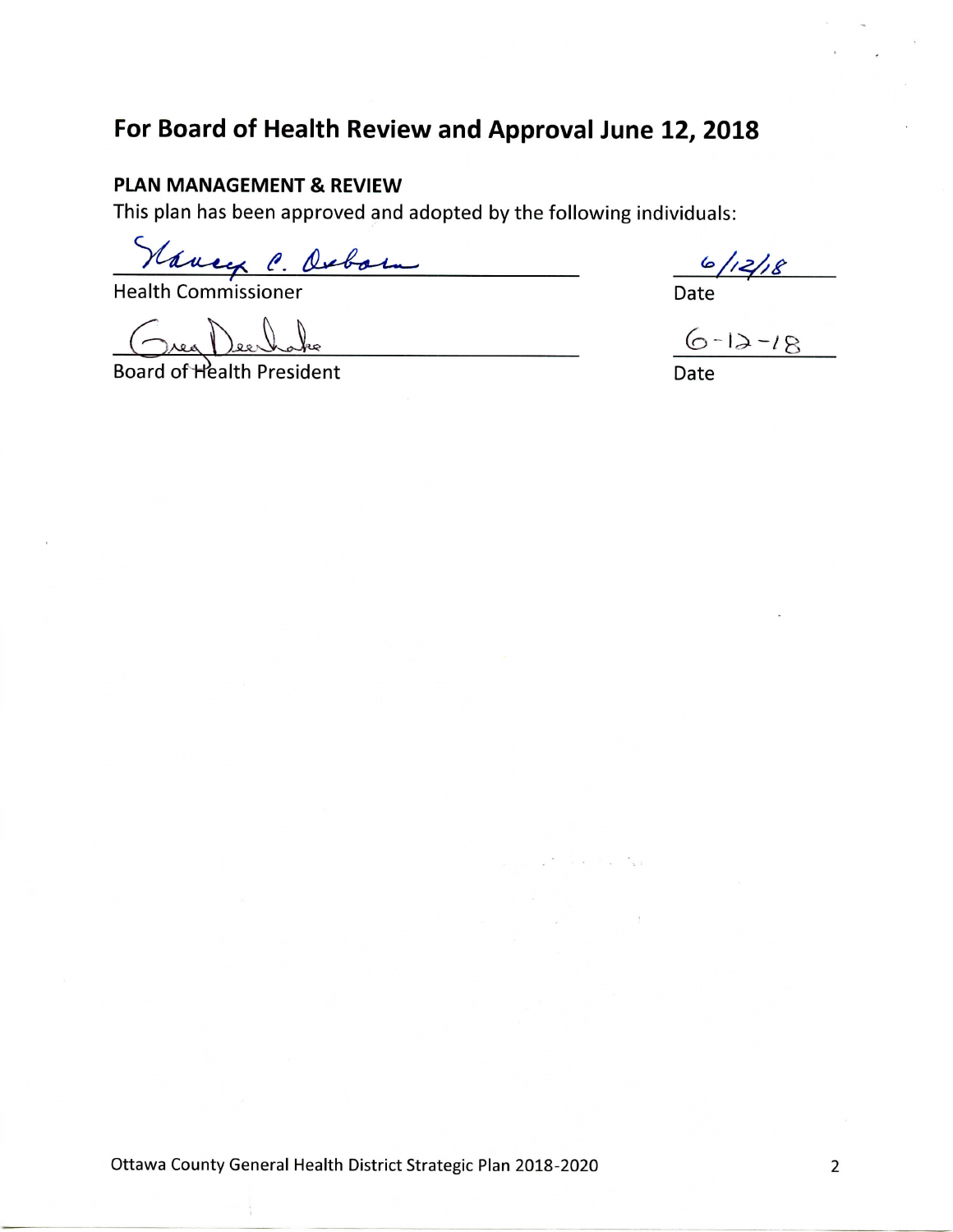#### **Ottawa County General Health District Strategic Plan – June 2018**

#### **TABLE OF CONTENTS**

| Mission, Vision, Values and Responsibilities 4                                |
|-------------------------------------------------------------------------------|
| The 10 Essential Public Health Services 5                                     |
|                                                                               |
|                                                                               |
| Driving Forces and External Trends 8                                          |
|                                                                               |
|                                                                               |
| Priority #1: Increase the Agency Information Technology 10                    |
| Priority #2: Design and Implement a Comprehensive Marketing Campaign 12       |
| Priority #3: Increase Home Health and Family Planning Services Utilization 14 |
| Priority #4: Identify and Secure Additional Revenue Sources 16                |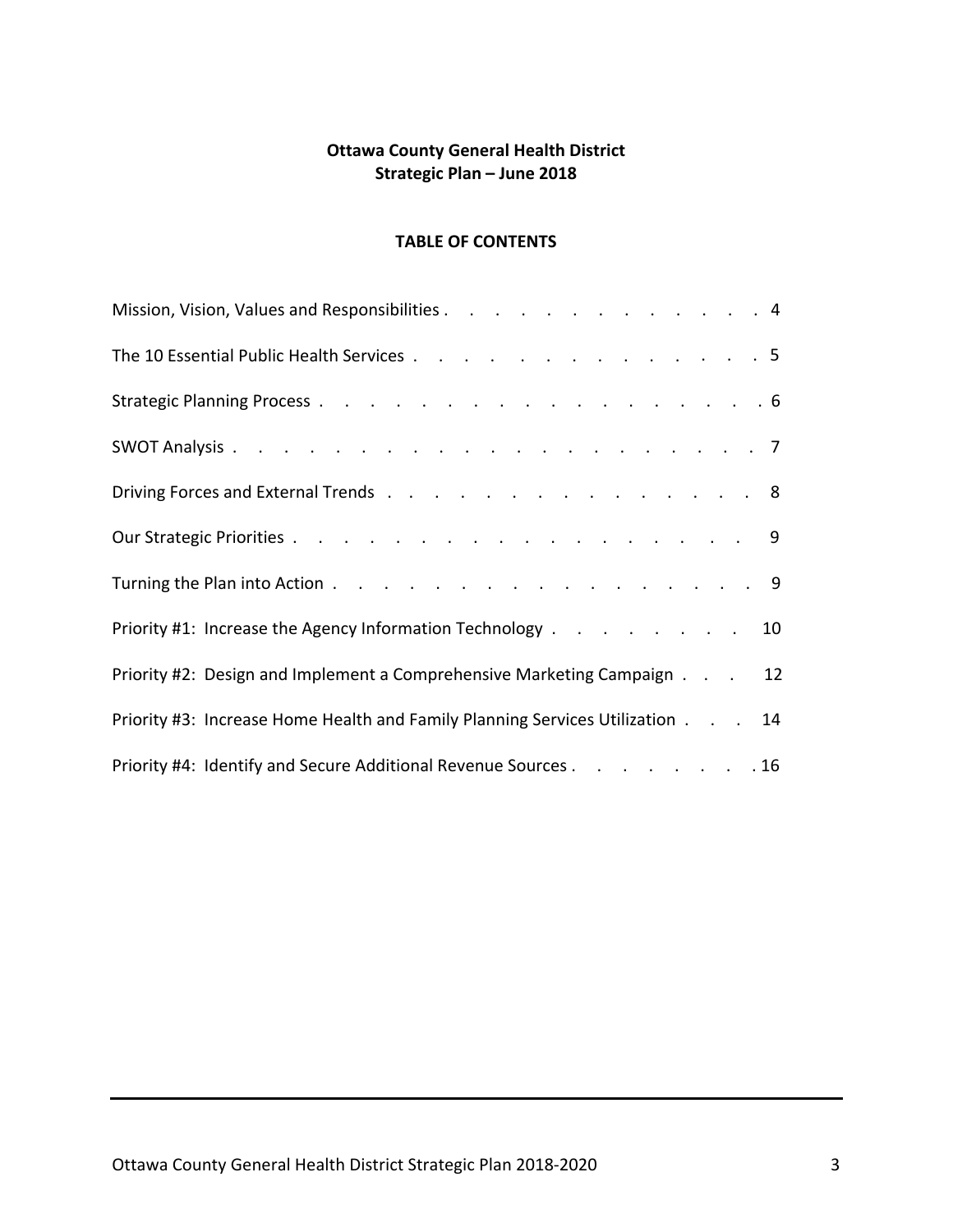#### **MISSION, VISION, VALUES and RESPONSIBILITIES**

#### **Mission Statement**

*Working to protect, promote and improve the health of citizens and our environment*

Our mission will be accomplished by:

- Providing quality health services and education which support community needs
- Coordinating and participating in community assessment efforts which define health issues and lead to disease prevention and positive trends in health improvement
- Encouraging and assisting citizens to be advocates for their own health
- Assuring that services and programs are efficient and readily accessible to the community

#### **Vision Statement**

*Helping the citizens of Ottawa County to live healthier, happier, and longer lives*

#### **Values & Beliefs**

- *1. We believe that Ottawa County is a positive and unique place to live and work*
- *2. We will work to maintain a well‐trained and professional workforce*
- *3. We will deliver services and programs with compassion and empathy*
- *4. We will monitor local, regional, and state health status trends and implement best practices for health improvement*
- *5. We will work with community partners to identify and address the health needs of residents*

#### **Responsibilities**

- *Support the mission of public health and align our work with the 10 Essential Public Health Services*
- *Maintain open and honest communication with the residents of Ottawa County*
- *Assure compliance with all legal responsibilities*
- *Maintain supportive, respectful and efficient relationships between the Board of Health, Community Partners, Administrators and Staff*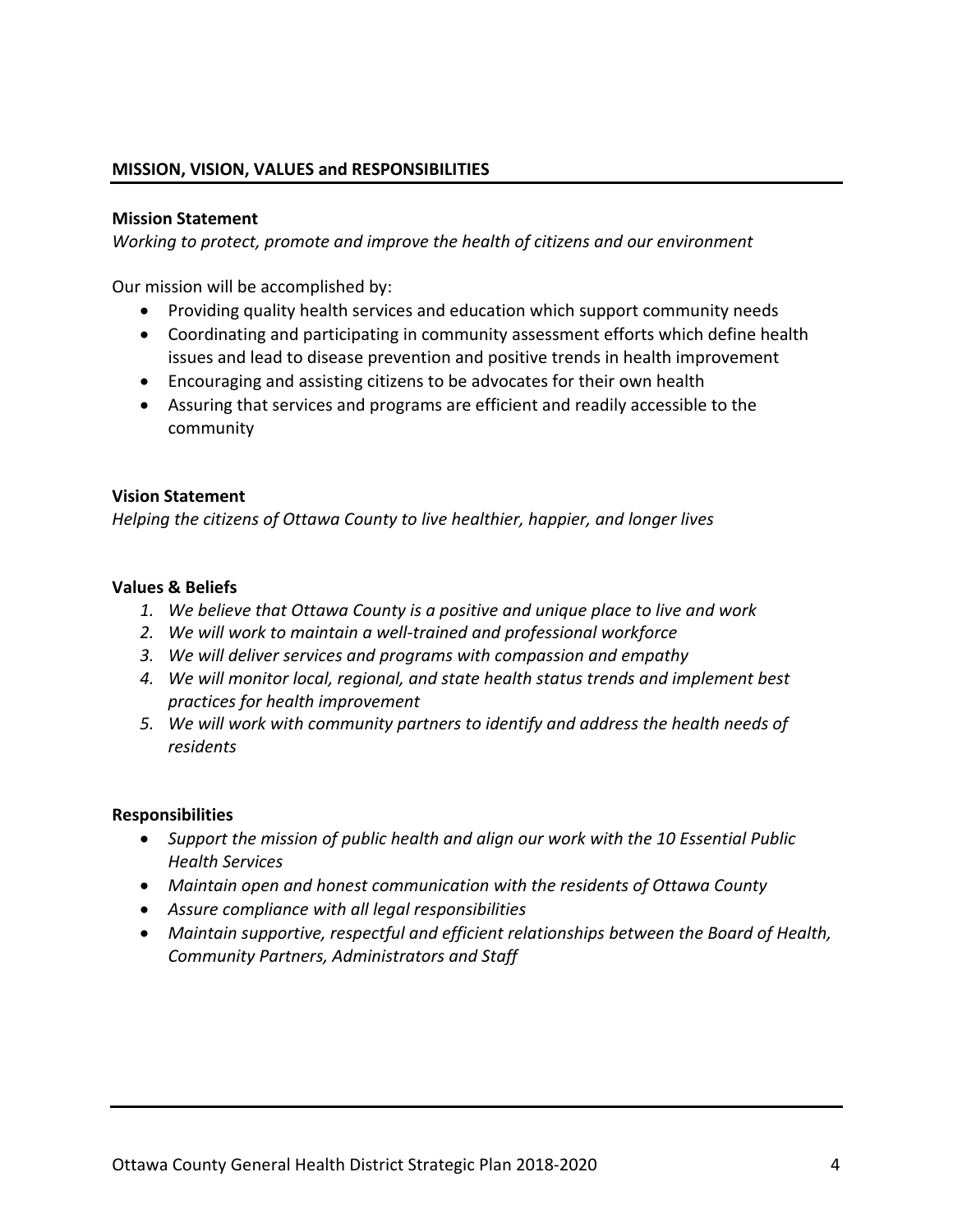#### **THE 10 ESSENTIAL PUBLIC HEALTH SERVICES**

The 10 Essential Public Health Services provide the basis for our Strategic Plan. As a public health department, we are guided by local, state and federal mandates and collaborate with a wide variety of jurisdictions and organizations to improve the health of our communities. Community‐based responsibilities and objectives traditionally provided both our organization's purpose and a framework for accountability. Over the years, these tenets – which have become known as The 10 Essential Public Health Services – are what every citizen across the United States should expect and receive from their public health department.



Figure 1: The 10 Essential Public Health Services https://www.cdc.gov/stltpublichealth/publichealthservices/essentialhealthservices.html

- 1. Monitor health status to identify and solve community health problems
- 2. Diagnose and investigate health problems and health hazards in the community
- 3. Inform, educate, and empower people about health issues
- 4. Mobilize community partnerships and action to identify and solve health problems
- 5. Develop policies and plans that support individual and community health efforts
- 6. Enforce laws and regulations that protect health and ensure safety
- 7. Link people to needed personal health services and assure the provision of health care when otherwise unavailable
- 8. Assure competent public and personal health care workforce
- 9. Evaluate effectiveness, accessibility, and quality of personal and population‐based health services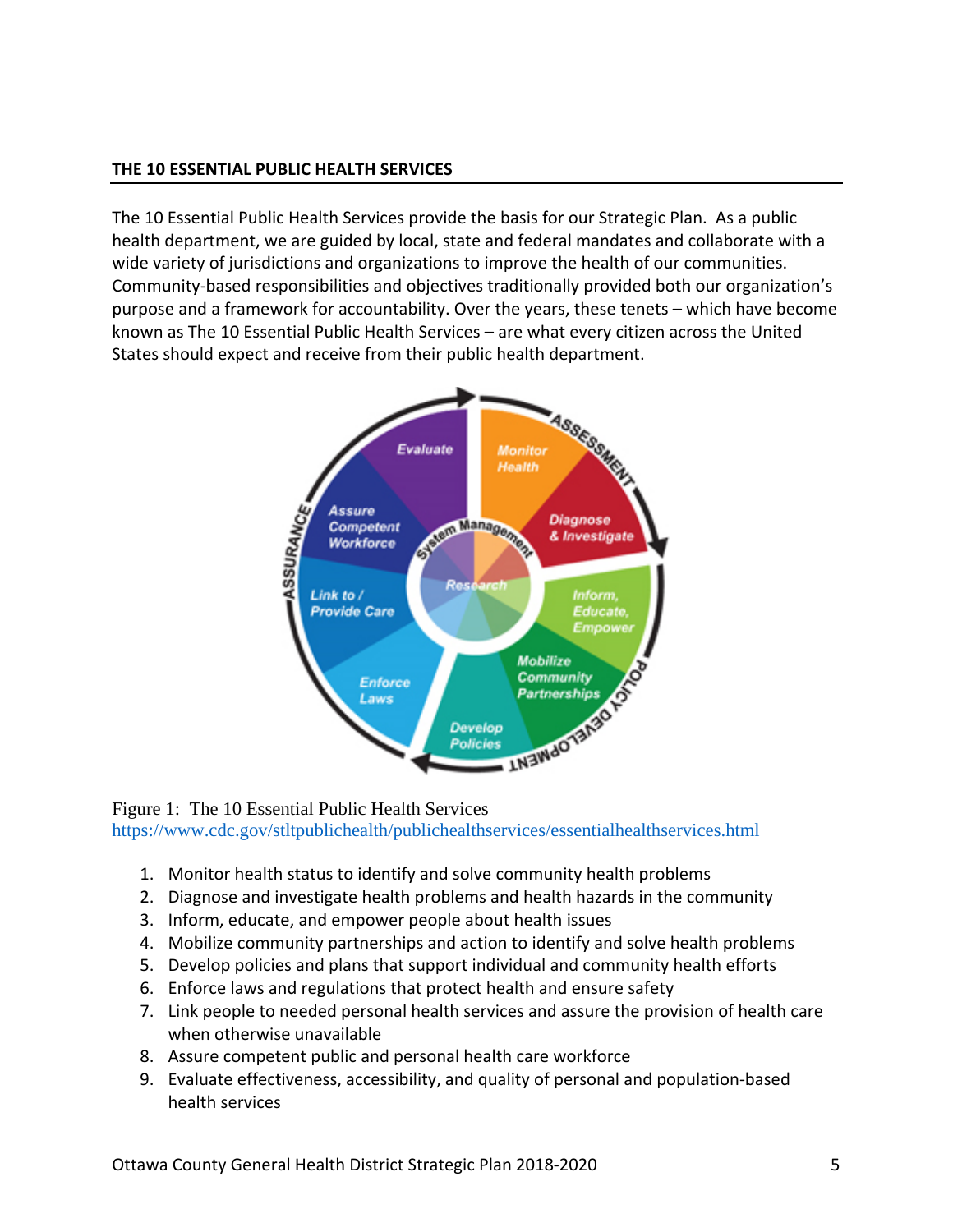10. Research for new insights and innovative solutions to health problems

#### **STRATEGIC PLANNING PROCESS**

The Ottawa County General Health District completed a strategic planning process in June 2015. The purpose was to identify priority objectives for the department and to provide clear direction for all employees and stakeholders to make decisions which achieve these objectives and move the organization forward. The planning process followed the National Association of City and County Health Officials (NACCHO) document entitled "Developing a Local Health Department Strategic Plan: A How-to Guide" and completes the Public Health Accreditation Board (PHAB) Standard 5.3.1: Conduct a Strategic Planning Process.

In May 2018, the plan was reviewed per PHAB Standard and Measure (5.3.3 A) to assess progress towards achievement of the goals and objectives contained in the plan. The review was conducted by the Health Commissioner, Director of Environmental Health, Director of Nursing and Administrative Secretary. The Board of Health reviewed and approved the plan on June 12, 2018. The result of this review is an updated strategic plan for the years 2018 – 2020.

This plan identifies specific objectives and action steps which, if implemented, should result in:

- *1. The completion of essential capital equipment updates and enhancements*
- *2. A comprehensive marketing plan to brand health department services and to improve the efficiency of service delivery where applicable*
- *3. Opportunities for the health department to expand the home health and family planning client bases*
- *4. Opportunities to increase the health department funding sources*
- *5. Measurable service delivery efficiency improvements*
- *6. Continued discussions and preparation concerning public health accreditation*

#### **Link to other Plans**

The 2018‐2020 Strategic Plan builds on the Community Health Assessment (CHA) that was completed in August 2017, and the Community Health Improvement Plan (CHIP), completed in May 2018. Our plan also incorporates important internal plans, such as the Workforce Development and the Quality Improvement Plans and is an integral component of our performance management system.

#### **Strategic Planning Committee**

Board of Health **Health Health Department Staff** Greg Deerhake, President Nancy Osborn, Health Commissioner

Bruce Moritz Diane Kokinda, Director of Nursing Jerry Bingham, Director of Environmental Health Julie Wittman, Administrative Secretary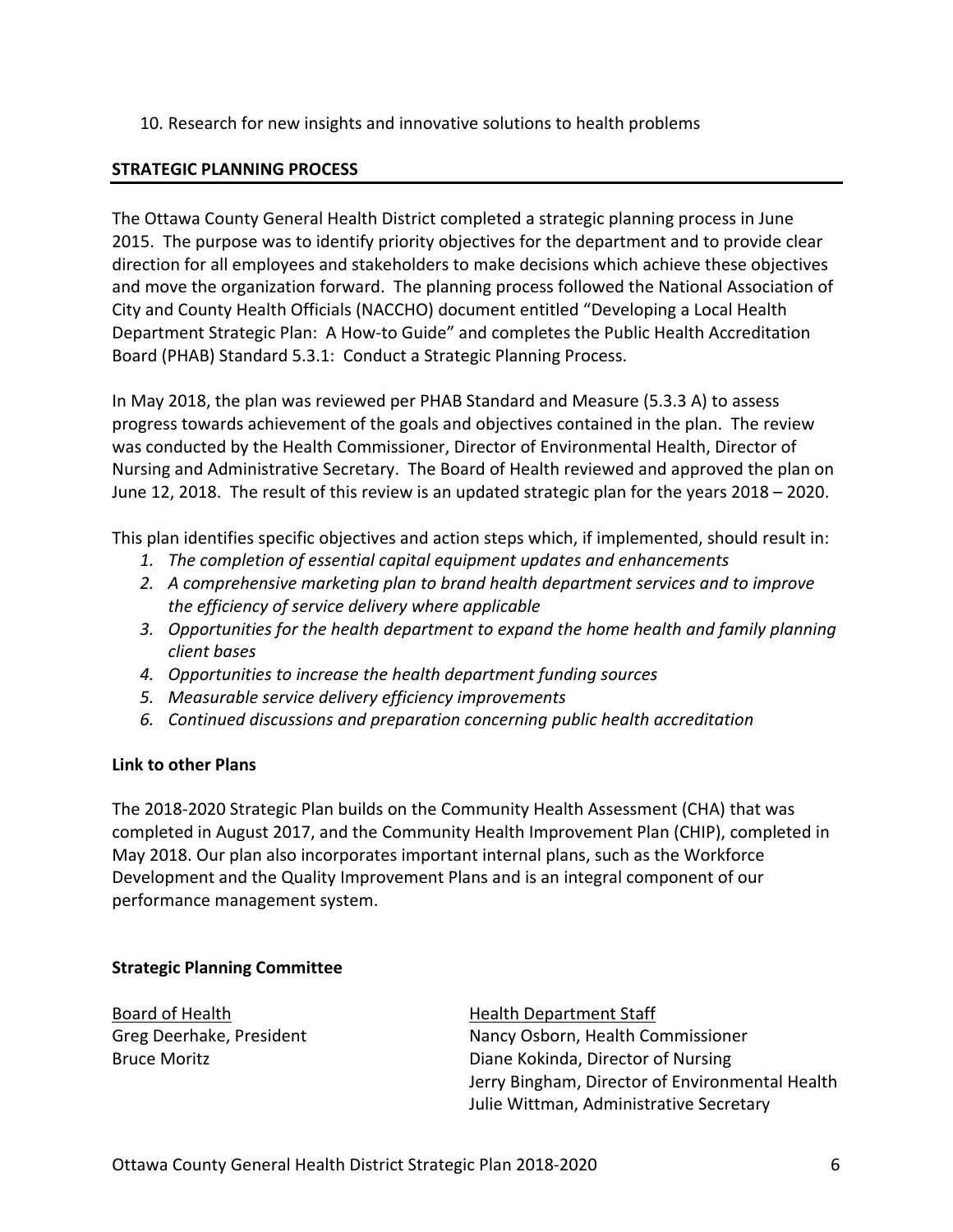#### **SWOT ANALYSIS**

The SWOT analysis provides information about internal factors that may help or harm us by listing strengths and weaknesses (SW); and information about external factors that may help or harm, which are opportunities and threats (OT).

| <b>Strengths</b>                                                                                                                                                                                                                                                                                                                                                                                                                                                                                                                                                                       | <b>Weaknesses</b>                                                                                                                                                                                                                                                                                              |
|----------------------------------------------------------------------------------------------------------------------------------------------------------------------------------------------------------------------------------------------------------------------------------------------------------------------------------------------------------------------------------------------------------------------------------------------------------------------------------------------------------------------------------------------------------------------------------------|----------------------------------------------------------------------------------------------------------------------------------------------------------------------------------------------------------------------------------------------------------------------------------------------------------------|
| Experienced staff who demonstrate a<br>willingness to learn and grow<br>The Ottawa County Health District is<br>established and well known within the<br>community<br><b>Great Facilities</b><br>Provides diversified services<br>Strong financial management<br>Strong and engaged leadership<br>Provide various public environmental<br>health training opportunities<br>Established community networking<br>relationships<br>Ongoing assistance from the Ottawa<br>County Board of Concerns for identifying<br>community needs<br>Ability to adjust services to customer<br>demands | Staff turnover<br>Competition for resources and services<br>Overall lack of technology use including<br>website and social media sources<br>Need to purge records and equipment<br>Need to increase employee morale<br>Lack of marketing strategies<br>Employee training is needed for<br>improved performance |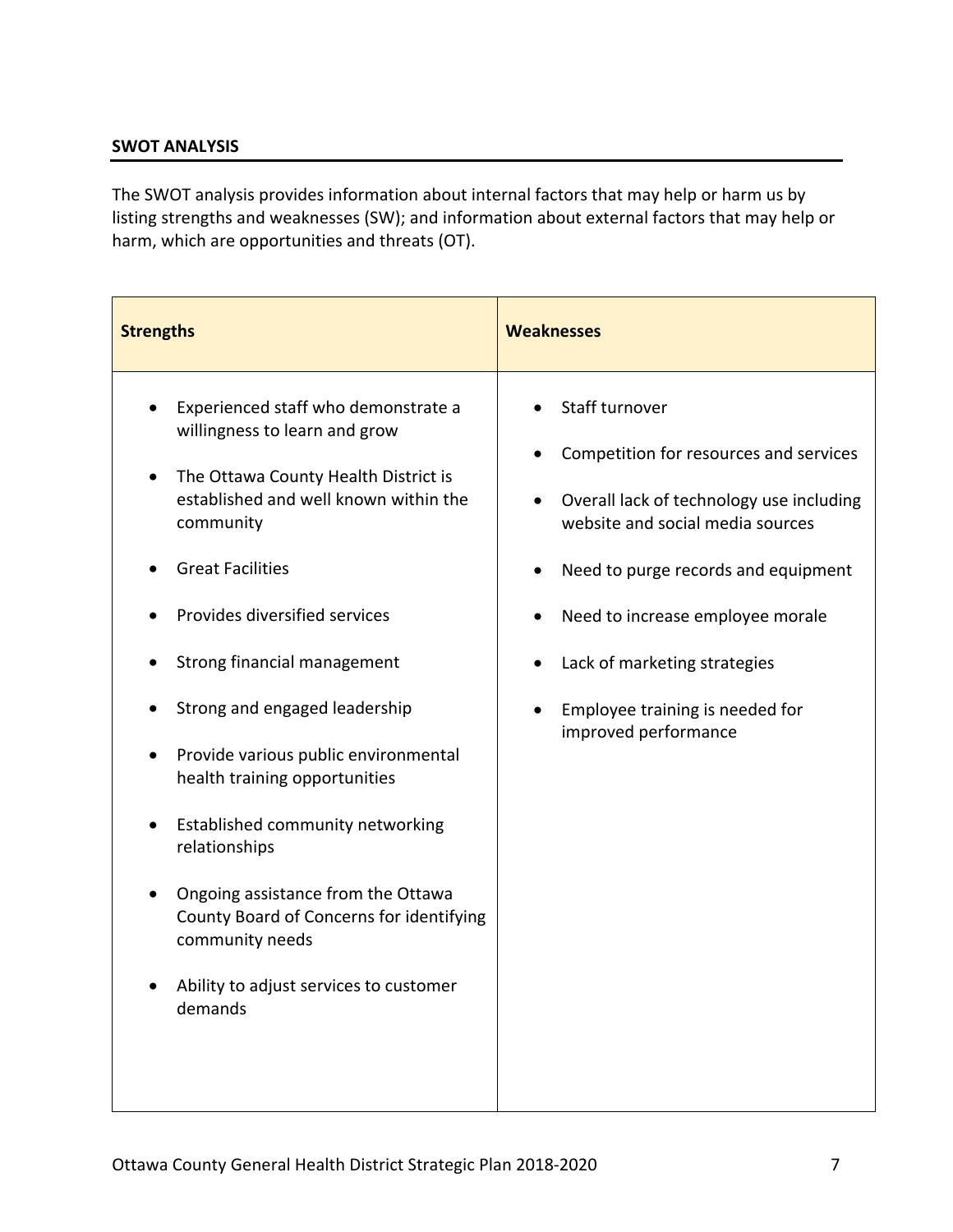| <b>Opportunities</b>                                                                                                                                                                                                                                                           | <b>Threats</b>                                                                                                                                                                                                                                                                                                                                                                                                                                                  |
|--------------------------------------------------------------------------------------------------------------------------------------------------------------------------------------------------------------------------------------------------------------------------------|-----------------------------------------------------------------------------------------------------------------------------------------------------------------------------------------------------------------------------------------------------------------------------------------------------------------------------------------------------------------------------------------------------------------------------------------------------------------|
| Participate in case management services<br>in partnership with county agencies and<br>healthcare providers<br>Continue to improve customer service<br>Improve agency security practices<br>Increase and review customer service<br>feedback to continue to improve<br>services | Competition from outside Ottawa<br>County for Home Health Care<br>Projected budget cuts and potential loss<br>of funding sources<br>The changing role of public health<br>The per capita income levels make this<br>county ineligible for assistance<br>Lack of family growth in Ottawa County<br>Closing of the Davis-Besse Nuclear<br><b>Power Station</b><br>Public is misinformed/uninformed of<br>$\bullet$<br>health department processes and<br>services |

#### **DRIVING FORCES and EXTERNAL TRENDS**

Driving forces and external trends are things we believe we know something about, as well as things we consider uncertain or unknowable. These forces and trends were factored in the development of the strategic plan:

- Uncertainty about the Affordable Care Act
- Competition from out-of-county home health agency service providers; not enough referrals
- Potential loss of funding from the Ohio Department of Health (ODH) for immunizations, WIC and other programs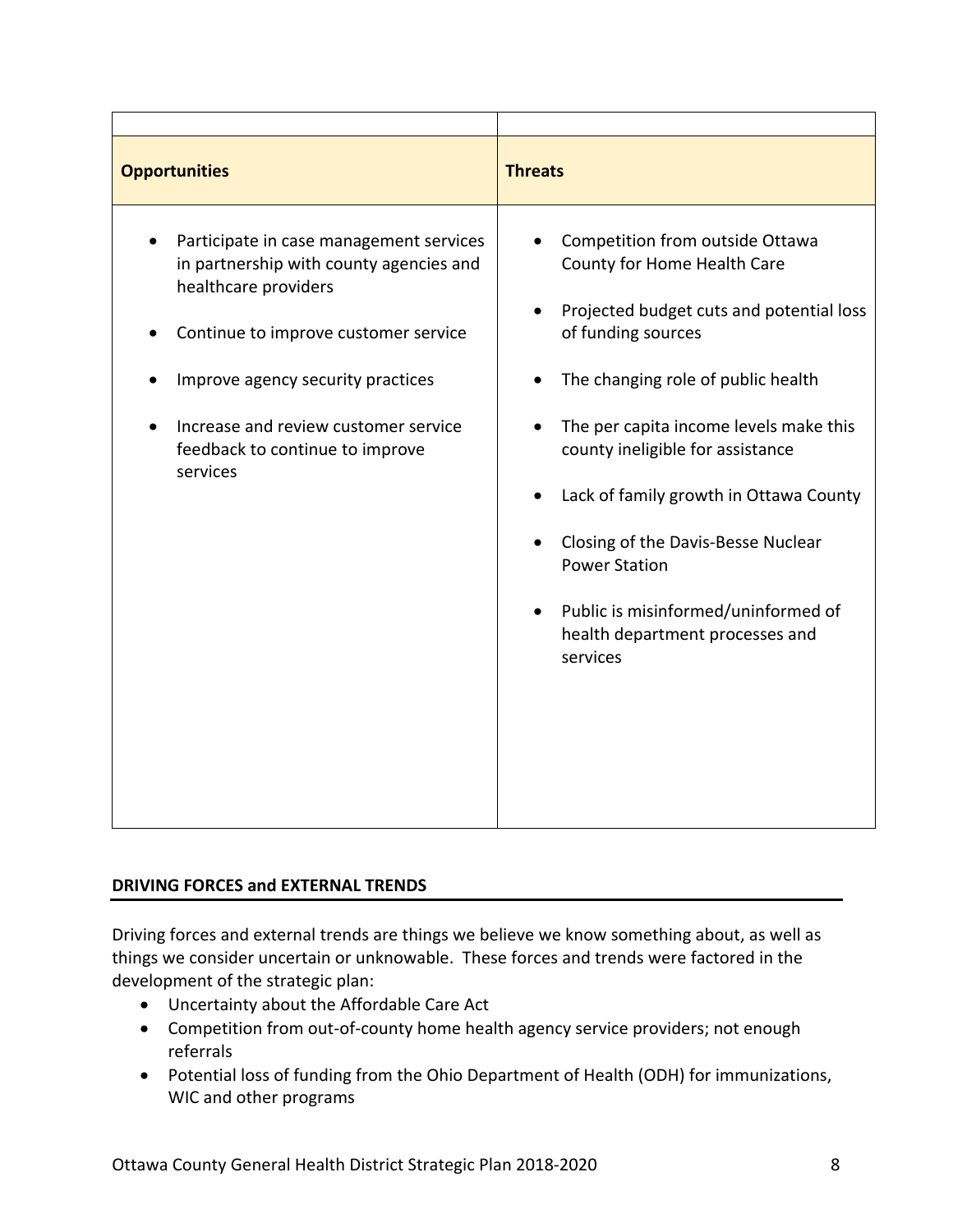#### Unfunded mandates **OUR STRATEGIC PRIORITIES**

The Ottawa County General Health District manages ongoing responsibilities that address specific health concerns and general community health goals. Our duties mandated by local, state and federal law will continue to be our priority. We will also respond to emerging community needs and public health threats.

To meet the challenges and opportunities of the future, we identified four (4) priority objectives to move our Health Department forward:

#### **Priority Objective #1: Increase the Health Department Information Technology Capabilities by 100%**

All of the Health Department computer and software systems still need to be updated to provide the infrastructure needed to support customer service and to optimize staff utilization of state and federal databases and programs.

#### **Priority Objective #2**: **Implement a comprehensive marketing program**

A comprehensive marketing campaign could be used to brand the home health services. The agency website is underutilized and would benefit from enhancements. The Health needs to incorporate social media in its program and service marketing strategies.

#### **Priority Objective #3: Increase Home Health and Family Planning Services Utilization by 100%**

The home health services are well established and currently have financial resources, but the negative trend in clients served must be addressed. The number of out‐of‐county providers is increasing, and the health department must find ways to compete in this market. The family planning services have been negatively impacted as an increased number of Ottawa County residents now have access to these services from private physicians since the Affordable Care Act was enacted.

#### **Priority Objective #4: Increase Agency Funding by 10%**

An emphasis will be placed on establishing community partnerships and increased contracts for services, while identifying grant and service reimbursement opportunities. The health department will continue to conduct internal audits of its service costs and efficiency to try to identify additional funding sources. Quality Improvement (QI) projects will help with improving efficiencies.

#### **TURNING THE PLAN INTO ACTION**

The attached tables outline the objectives, outcome measures and action steps for the Board to implement through 2020.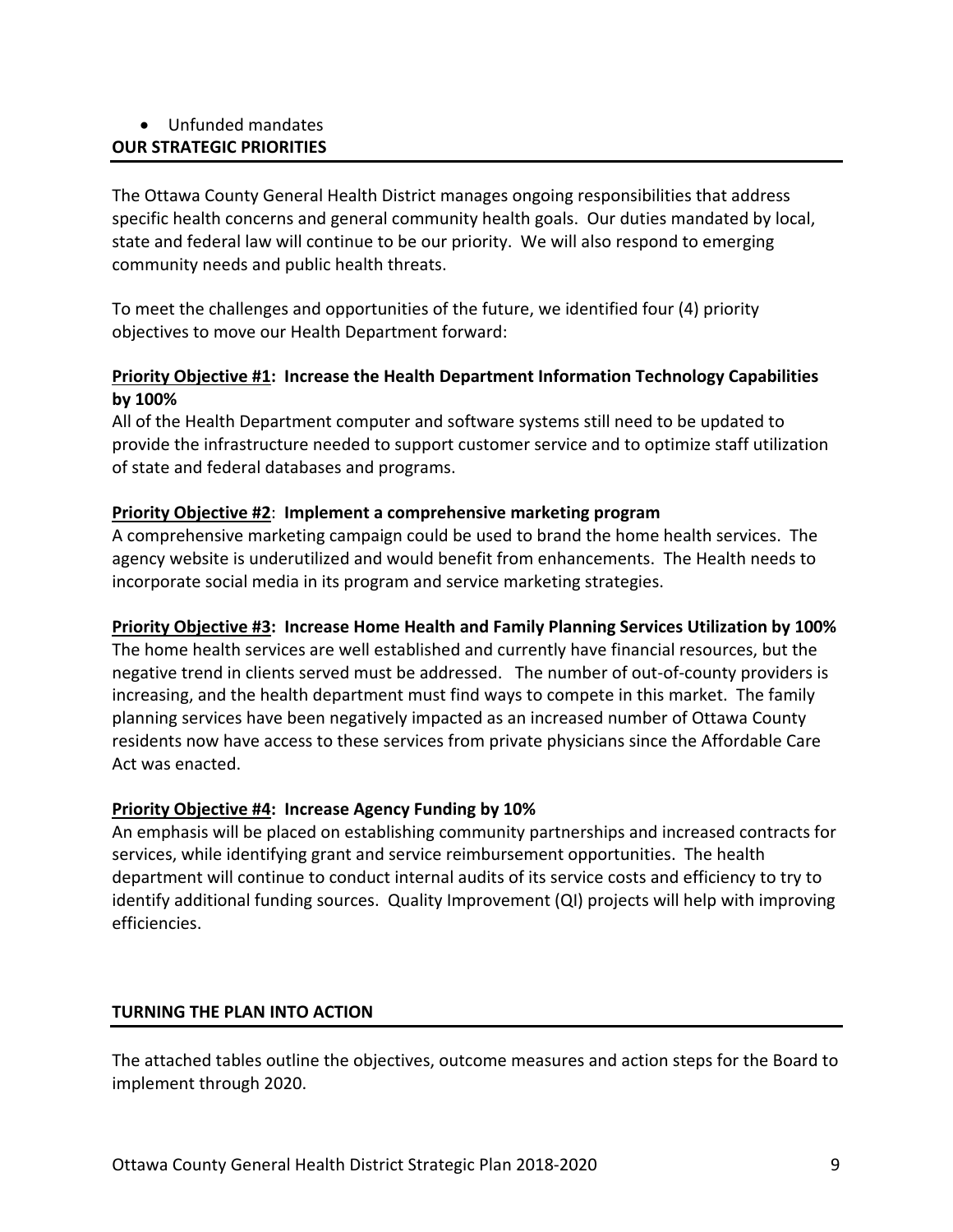# **Priority Objective #1:** Increase the Health Department Information Technology Capabilities by 100%

**Strategy #1:** Update the Health Department computers and software

**Strategy #2:** Utilize the enhanced technology capabilities to support customer service updates

**Outcome Measures:** IT purchase documentation, training rosters, committee meeting minutes and sign-in sheets, IT enhancement log entries, written recommendations and reports to the Board

| <b>Action Step</b>                      | <b>Timeline</b>   | <b>In Progress</b> | <b>Responsible Persons</b>     |
|-----------------------------------------|-------------------|--------------------|--------------------------------|
|                                         | for               | or                 |                                |
|                                         | <b>Completion</b> | <b>Not Started</b> |                                |
| Form an IT committee to identify and    | October           | IN                 | Health Commissioner,           |
| document hardware, software             | 2018              | <b>PROGRESS</b>    | Administrative Secretary,      |
| purchases and acquisitions and          |                   |                    | Director of Nursing, Director  |
| training needs for all health           |                   |                    | of Environmental Health        |
| department programs and services        |                   |                    |                                |
| per the Workforce Development Plan      |                   |                    |                                |
|                                         | November          | <b>ONGOING</b>     |                                |
| Review the Health Department fee        |                   |                    | Health Commissioner,           |
| structure to compare costs to           | 2018 and          |                    | Director of Nursing, Director  |
| revenue and make changes as             | annually          |                    | of Environmental Health        |
| appropriate                             | thereafter        |                    |                                |
| Complete software and hardware          | December          | IN                 | Health Commissioner and        |
| purchases and installation; Update      | 2018 and          | <b>PROGRESS</b>    | Project Manager                |
| <b>Computer Server</b>                  | Ongoing           |                    |                                |
|                                         |                   |                    |                                |
| Provide/facilitate/arrange for staff IT | <b>April 2019</b> | <b>NOT</b>         | Health Commissioner,           |
| trainings                               |                   | <b>STARTED</b>     | Project Manager, Director of   |
|                                         |                   |                    | Nursing, Director of           |
|                                         |                   |                    | <b>Environmental Health</b>    |
| Determine the customer service          | QI Project        | IN                 | <b>IT Committee and Health</b> |
| updates needed using a QI process       | <b>July 2019</b>  | <b>PROGRESS</b>    | Commissioner                   |
| per the <b>Quality Improvement</b> (QI) |                   |                    |                                |
| Plan. Includes reviewing health         | Ongoing           |                    | QI Team                        |
| department forms, website, public       |                   |                    |                                |
| records requests process, and other     |                   |                    |                                |
| innovations to increase health          |                   |                    |                                |
| department efficiencies. Identify       |                   |                    |                                |
| resources needed for each update,       |                   |                    |                                |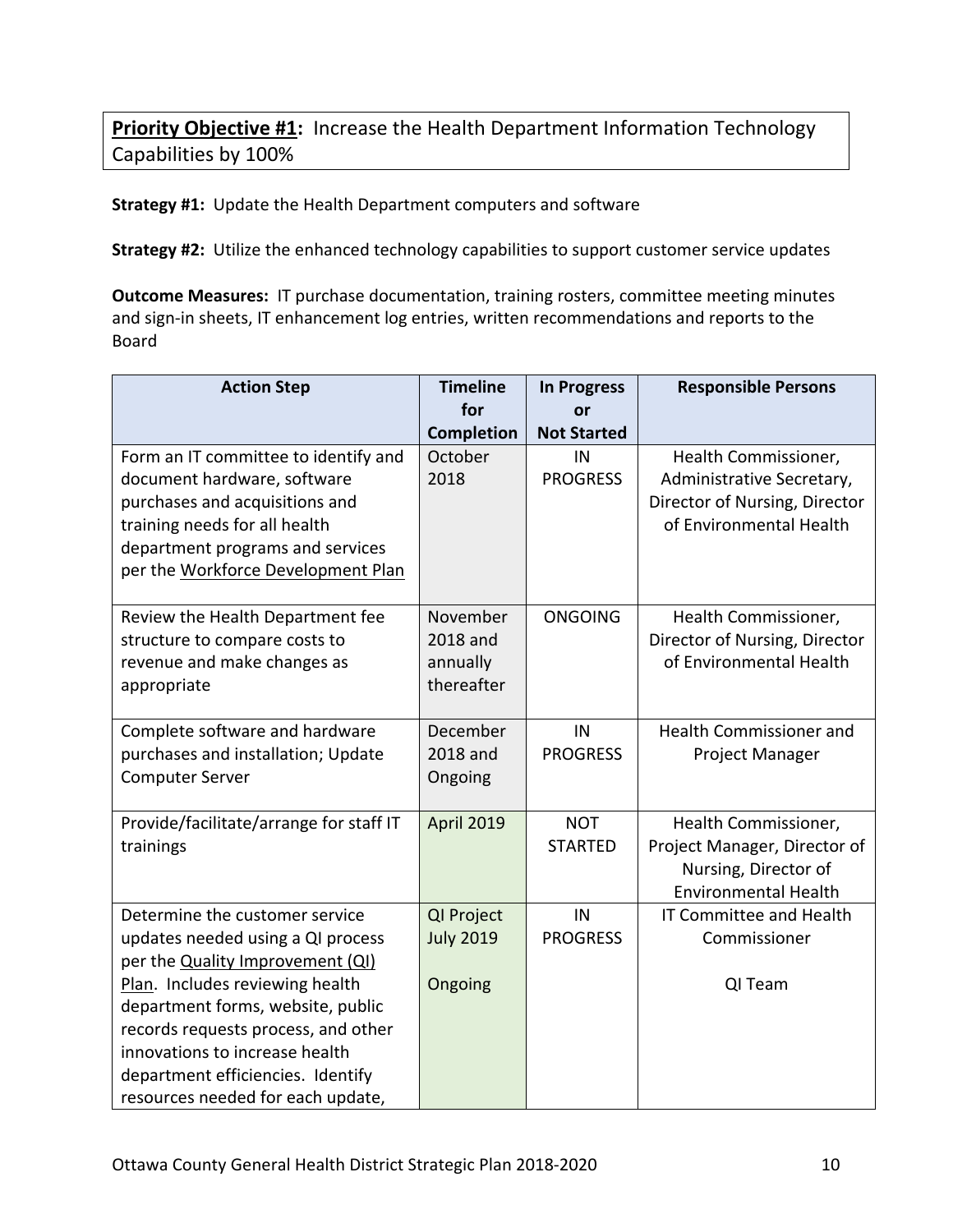| schedule for completion, and assign<br>responsible person(s).                                                                                |                  |                              |                                |
|----------------------------------------------------------------------------------------------------------------------------------------------|------------------|------------------------------|--------------------------------|
| Implement and evaluate customer                                                                                                              | August           | <b>NOT</b>                   | <b>IT Committee</b>            |
| service updates identified                                                                                                                   | 2019             | <b>STARTED</b>               |                                |
| Implement a debit/credit card system                                                                                                         | October          | <b>NOT</b>                   | <b>IT Committee and Health</b> |
| for health department customers                                                                                                              | 2019             | <b>STARTFD</b>               | Commissioner                   |
| Implement ODH Environmental<br>Health field software into<br>Environmental Health Department<br>operations                                   | December<br>2019 | <b>NOT</b><br><b>STARTED</b> | <b>IT Committee</b>            |
| Acquire the resources needed to<br>apply GIS capabilities for mapping<br>properties. Conduct training per the<br>Workforce Development Plan. | <b>July 2020</b> | <b>NOT</b><br><b>STARTED</b> | <b>IT Committee</b>            |
| Implement and evaluate GIS mapping                                                                                                           | December         | <b>NOT</b>                   | <b>IT Committee</b>            |
| capabilities                                                                                                                                 | 2020             | <b>STARTFD</b>               |                                |

**Priority Objective #1**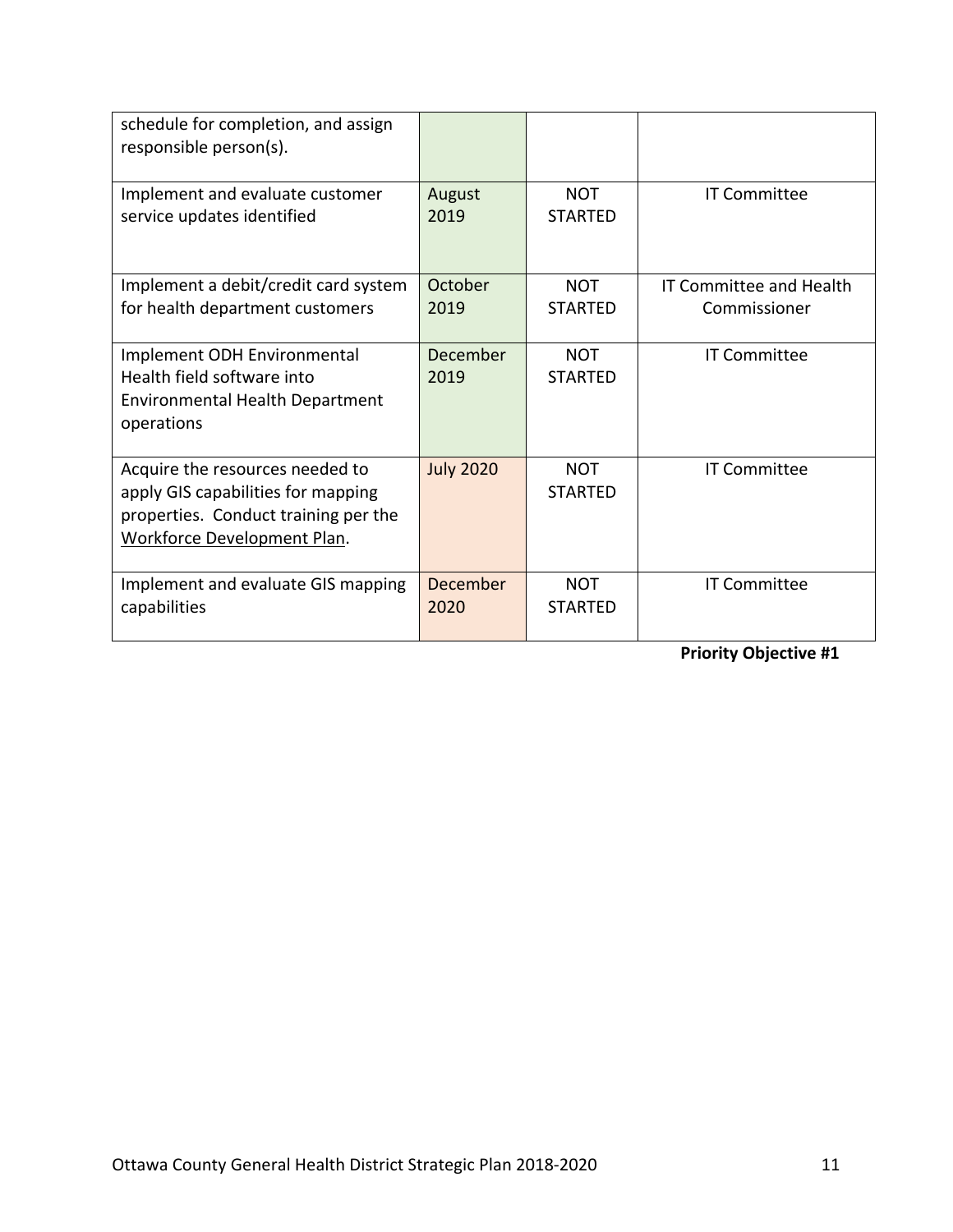## **Priority Objective #2:** Implement a comprehensive marketing program

**Strategy #1:** Utilize the health department website and social media to increase home health and family planning service referrals and utilization

**Strategy #2:** Increase staffing to provide health education programming and to manage social media and marketing activities

**Outcome Measures:** Marketing program timelines and evaluation, social media and website metrics, home health and family planning client and financial reports, health education program reports and evaluation measures

| <b>Action Step</b>                                                                                                                                                                                 | <b>Timeline</b><br>for<br><b>Completion</b> | <b>In</b><br><b>Progress</b><br>or Not<br><b>Started</b> | <b>Responsible Persons</b>                                       |
|----------------------------------------------------------------------------------------------------------------------------------------------------------------------------------------------------|---------------------------------------------|----------------------------------------------------------|------------------------------------------------------------------|
| Identify funding source (s) for a<br>comprehensive marketing campaign<br>and branding strategy which<br>promotes the home health, family<br>planning and environmental health<br>services          | October<br>2018                             | <b>NOT</b><br><b>STARTED</b>                             | <b>Health Commissioner</b>                                       |
| Redesign/enhance the current<br>health department website                                                                                                                                          | December<br>2018                            | <b>NOT</b><br><b>STARTED</b>                             | <b>Health Commissioner</b><br><b>Health Education</b>            |
| Explore opportunities to expand<br>health education programs based<br>on community need per the<br><b>Community Health Assessment</b><br>(CHA) and the Community Health<br>Improvement Plan (CHIP) | January<br>2019                             | <b>NOT</b><br><b>STARTED</b>                             | Health<br>Education/Marketing/Social<br><b>Media Coordinator</b> |
| Implement marketing and branding<br>strategies and collect evaluation<br>data                                                                                                                      | <b>June 2019</b>                            | <b>NOT</b><br><b>STARTED</b>                             | Health<br>Education/Marketing/Social<br>Media Coordinator        |
| Coordinate with the agency staff<br>and various departments then<br>update the agency website and<br>social media at least weekly                                                                  | <b>June 2019</b><br>and then<br>ongoing     | IN<br><b>PROGRESS</b>                                    | Health<br>Education/Marketing/Social<br><b>Media Coordinator</b> |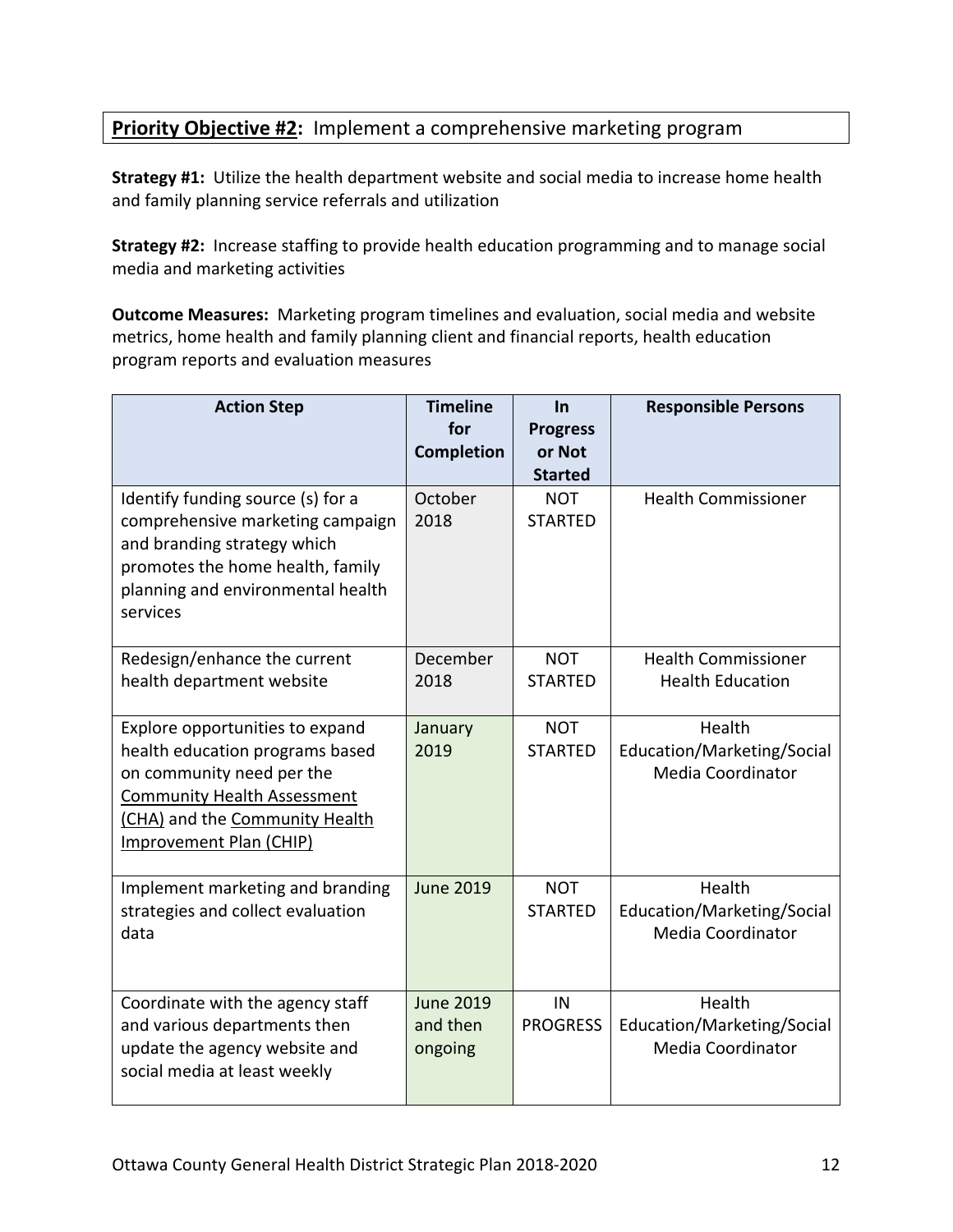| Post education, event and/or        | <b>June 2019</b> | IN              | Health                       |
|-------------------------------------|------------------|-----------------|------------------------------|
| service information at least weekly |                  | <b>PROGRESS</b> | Education/Marketing/Social   |
| on social media                     |                  |                 | Media Coordinator            |
|                                     |                  |                 |                              |
| Review marketing plan evaluation    | December         | <b>NOT</b>      | Health Commissioner,         |
| data, revise marketing tactics if   | 2019             | <b>STARTED</b>  | Administrative Secretary,    |
| needed, sustain implementation      |                  |                 | Director of Environmental    |
|                                     |                  |                 | Health, Director of Nursing, |
|                                     |                  |                 | Health                       |
|                                     |                  |                 | Education/Marketing/Social   |
|                                     |                  |                 | Media Coordinator            |
| Review marketing tactic evaluation  | January          | <b>NOT</b>      | Health Commissioner,         |
| data quarterly                      | 2020 and         | <b>STARTED</b>  | Administrative Secretary,    |
|                                     | quarterly        |                 | Director of Environmental    |
|                                     | thereafter       |                 | Health, Director of Nursing, |
|                                     |                  |                 | Health                       |
|                                     |                  |                 | Education/Marketing/Social   |
|                                     |                  |                 | Media Coordinator            |
| Sustain regular postings on social  | <b>June 2020</b> | IN              | Health                       |
| media and agency website            |                  | <b>PROGRESS</b> | Education/Marketing/Social   |
|                                     |                  |                 | Media Coordinator            |

**Priority Objective #2**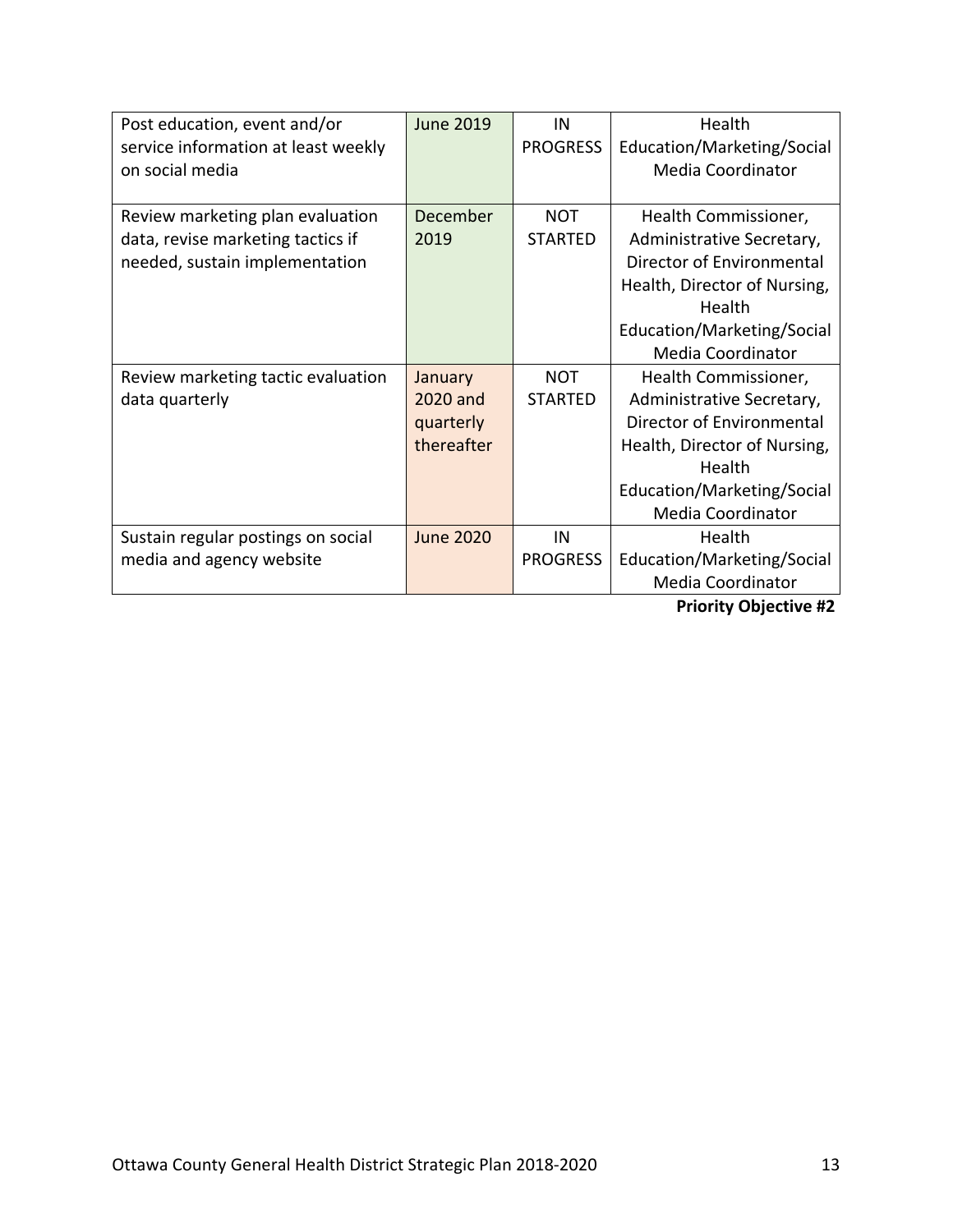# **Priority Objective #3:** Increase the Home Health and Family Planning Services Utilization by 100%

**Strategy #1:** Identify home health care and family planning customer service bases

**Strategy #2:** Secure contract agreements with key health insurers to support home health service reimbursement

**Strategy #3:** Secure out of county healthcare provider discharges for home health service referrals

**Strategy #4:** Recruit home health and family planning customers before they actually need the services

**Outcome Measures:** Pre and post home health and family planning service utilization data, number of insurance provider contracts, referral data from out‐of‐county service providers and Magruder Hospital

| <b>Action Step</b>                                                                                                                    | <b>Timeline for</b><br><b>Completion</b>       | <b>In Progress</b><br>or Not | <b>Responsible Persons</b>                                                                                                              |
|---------------------------------------------------------------------------------------------------------------------------------------|------------------------------------------------|------------------------------|-----------------------------------------------------------------------------------------------------------------------------------------|
|                                                                                                                                       |                                                | <b>Started</b>               |                                                                                                                                         |
| Utilize social media, community<br>events, and regular<br>communications with senior<br>centers to promote home health<br>services    | October<br>2018                                | IN<br><b>PROGRESS</b>        | Health Commissioner,<br>Director of Nursing, Health<br>Education                                                                        |
| Complete applications and<br>documentation to secure<br>insurance reimbursement<br>contracts with at least one<br>additional provider | December<br>2018                               | <b>ONGOING</b>               | Board of Health, Health<br>Commissioner,<br>Administrative Secretary,<br>Director of Nursing and<br>Director of Environmental<br>Health |
| Work with local physicians and<br>Magruder Hospital to identify<br>home health referrals                                              | December<br>2018 and<br>ongoing                | IN<br><b>PROGRESS</b>        | Health Commissioner,<br><b>Director of Nursing</b>                                                                                      |
| Review home health and family<br>planning utilization statistics<br>quarterly                                                         | January<br>2019 and<br>quarterly<br>thereafter | IN<br><b>PROGRESS</b>        | Health Commissioner,<br>Director of Nursing                                                                                             |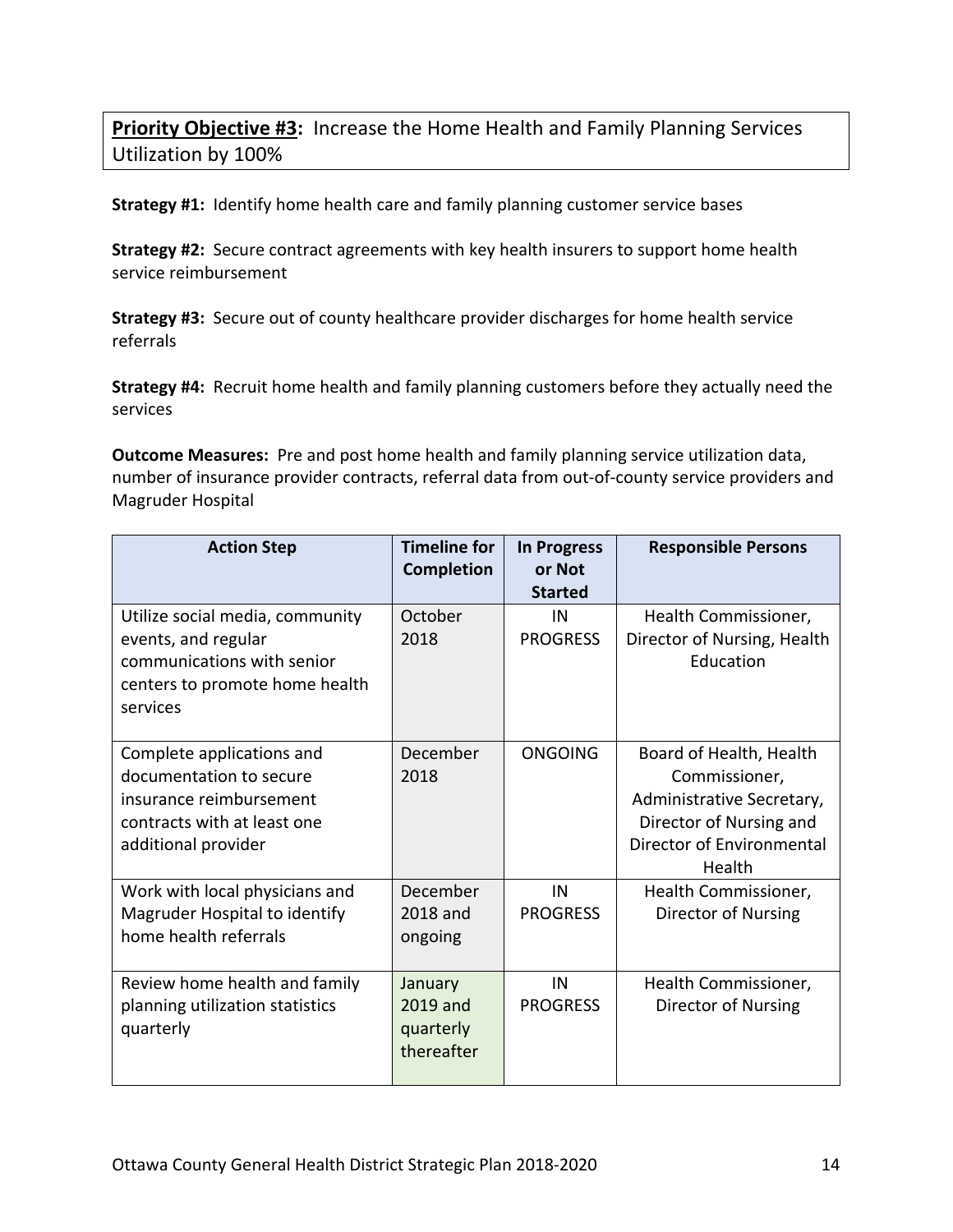| Establish a working relationship    | January    | IN              | Health Commissioner,       |
|-------------------------------------|------------|-----------------|----------------------------|
| with agencies that support          | 2019       | <b>PROGRESS</b> | <b>Director of Nursing</b> |
| pregnant women                      |            |                 |                            |
|                                     |            |                 |                            |
| Evaluate the strategies and tactics | January    | ΙN              | Health Commissioner,       |
| implemented, revise as needed       | 2019 and   | <b>PROGRESS</b> | Director of Nursing, Board |
|                                     | annually   |                 | of Health                  |
|                                     | thereafter |                 |                            |
| Continue strategies to increase     | January    | IN              | Health Commissioner,       |
| service referrals and utilization,  | 2019 and   | <b>PROGRESS</b> | Director of Nursing, Board |
| evaluate quarterly                  | quarterly  |                 | of Health                  |
|                                     | thereafter |                 |                            |

**Priority Objective #3**